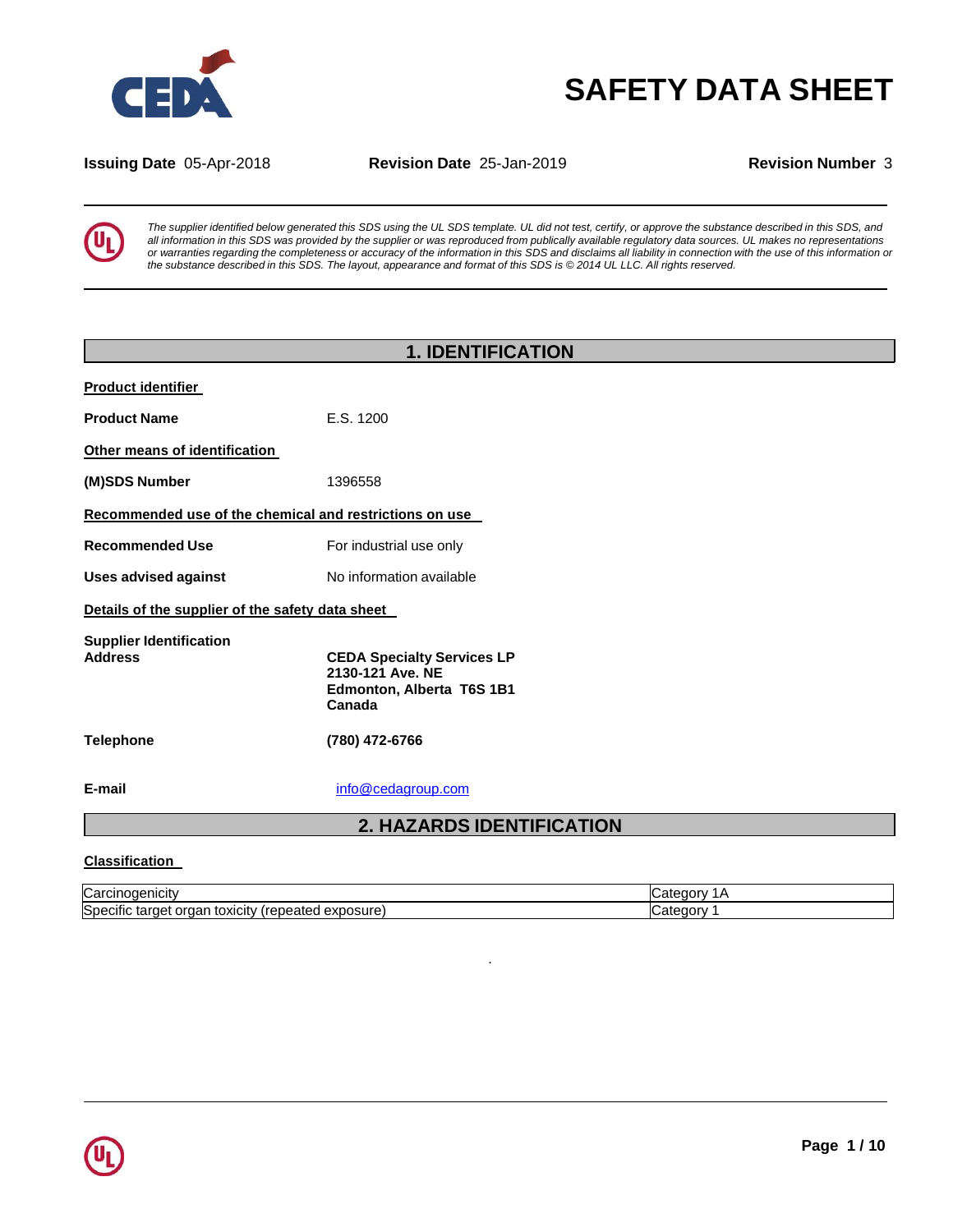**Appearance** Black **Physical state** Solid containing liquid **Odor** Mild

### **GHS Label elements, including precautionary statements**

#### **Danger**

## **Hazard statements**

May cause cancer Causes damage to organs through prolonged or repeated exposure



## **Precautionary Statements - Prevention**

Obtain special instructions before use Do not handle until all safety precautions have been read and understood Wear protective gloves/protective clothing/eye protection/face protection Do not breathe dust/fume/gas/mist/vapors/spray Wash face, hands and any exposed skin thoroughly after handling Do not eat, drink or smoke when using this product **Precautionary Statements - Response** IF exposed or concerned: Get medical advice/attention

**Precautionary Statements - Storage** Store locked up

## **Precautionary Statements - Disposal**

Dispose of contents/container to an approved waste disposal plant

## **Other information**

## **3. COMPOSITION/INFORMATION ON INGREDIENTS**

### **Substance**

Not applicable.

### **Mixture**

| <b>Chemical Name</b>                                       | CAS-No      | Weight-%  | <b>Hazardous Material</b><br><b>Information Review Act</b><br>registry number (HMIRA<br>registry $#$ ) | Date HMIRA filed and<br>date exemption granted<br>(if applicable) |
|------------------------------------------------------------|-------------|-----------|--------------------------------------------------------------------------------------------------------|-------------------------------------------------------------------|
| Quartz                                                     | 14808-60-7  | $30 - 35$ |                                                                                                        |                                                                   |
| Kaolin                                                     | 1332-58-7   | $30 - 35$ |                                                                                                        |                                                                   |
| Petroleum distillates,<br>hydrotreated heavy<br>naphthenic | 64742-52-5  | $18 - 23$ |                                                                                                        |                                                                   |
| Graphite                                                   | 7782-42-5   | $5 - 10$  |                                                                                                        |                                                                   |
| Refractory ceramic fibers                                  | 142844-00-6 | 1-5       |                                                                                                        |                                                                   |

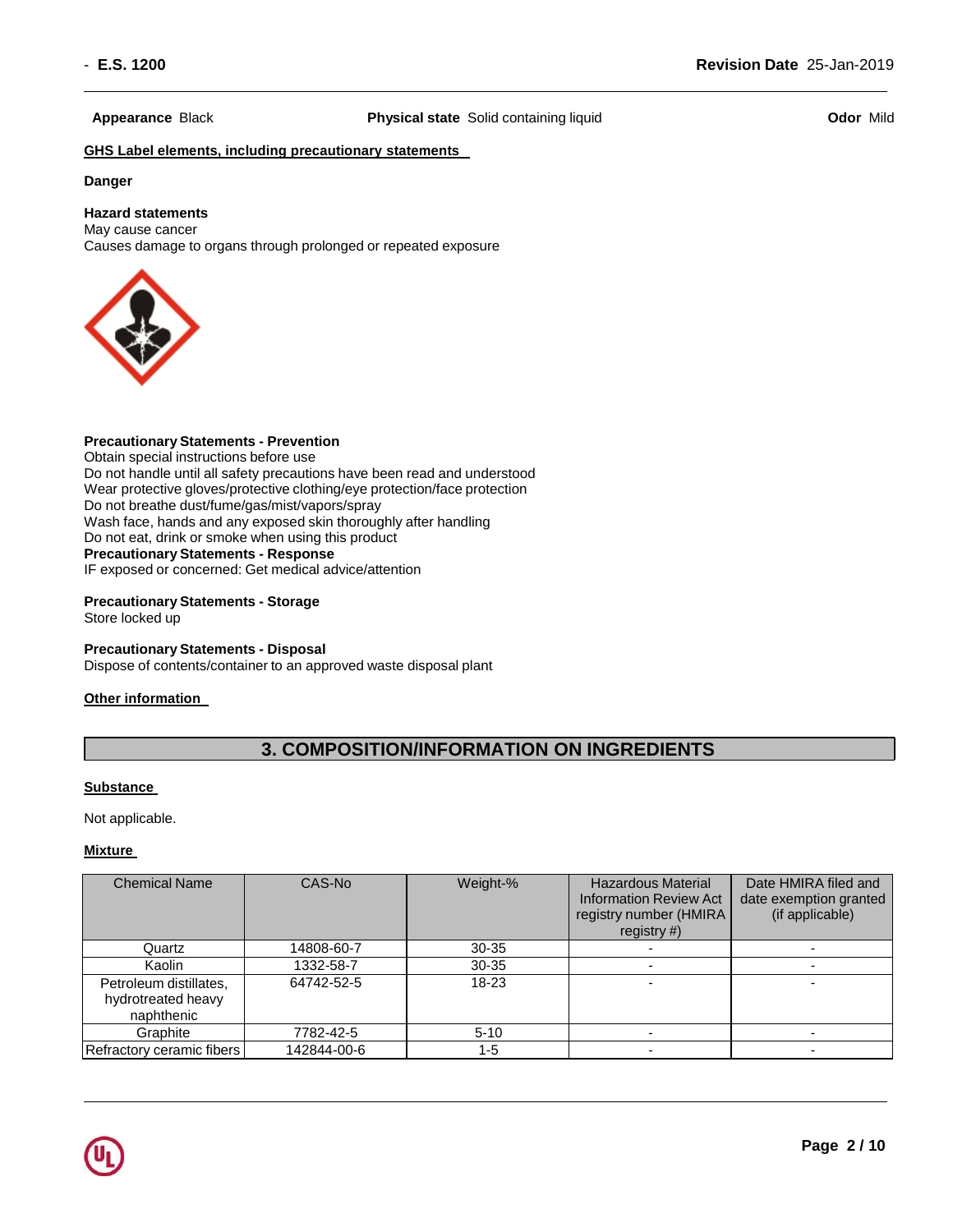## **4. FIRST AID MEASURES**

## **First aid measures**

| <b>General advice</b>                                       | IF exposed or concerned: Get medical advice/attention. Show this safety data sheet to the<br>doctor in attendance.      |
|-------------------------------------------------------------|-------------------------------------------------------------------------------------------------------------------------|
| <b>Inhalation</b>                                           | Remove to fresh air.                                                                                                    |
| Eye contact                                                 | Rinse thoroughly with plenty of water for at least 15 minutes, lifting lower and upper eyelids.<br>Consult a physician. |
| <b>Skin contact</b>                                         | Wash skin with soap and water.                                                                                          |
| Ingestion                                                   | Clean mouth with water and drink afterwards plenty of water.                                                            |
| Most important symptoms and effects, both acute and delayed |                                                                                                                         |
| <b>Symptoms</b>                                             | No information available.                                                                                               |
|                                                             | Indication of any immediate medical attention and special treatment needed                                              |
| Note to physicians                                          | Treat symptomatically.                                                                                                  |

## **5. FIRE-FIGHTING MEASURES**

| <b>Suitable Extinguishing Media</b>                                                                              | Use extinguishing measures that are appropriate to local circumstances and the<br>surrounding environment.                            |
|------------------------------------------------------------------------------------------------------------------|---------------------------------------------------------------------------------------------------------------------------------------|
| Unsuitable extinguishing media                                                                                   | CAUTION: Use of water spray when fighting fire may be inefficient.                                                                    |
| Specific hazards arising from the<br>chemical                                                                    | No information available.                                                                                                             |
| <b>Hazardous Combustion Products</b>                                                                             | Carbon oxides.                                                                                                                        |
| <b>Explosion Data</b><br><b>Sensitivity to Mechanical Impact None.</b><br><b>Sensitivity to Static Discharge</b> | None.                                                                                                                                 |
| Special protective equipment for<br>fire-fighters                                                                | Firefighters should wear self-contained breathing apparatus and full firefighting turnout<br>gear. Use personal protection equipment. |

## **6. ACCIDENTAL RELEASE MEASURES**

## **Personal precautions, protective equipment and emergency procedures**

| <b>Personal precautions</b>      | Ensure adequate ventilation. Use personal protective equipment as required. Evacuate<br>personnel to safe areas. |
|----------------------------------|------------------------------------------------------------------------------------------------------------------|
| <b>Other Information</b>         | Refer to protective measures listed in Sections 7 and 8.                                                         |
| <b>Environmental precautions</b> |                                                                                                                  |
| <b>Environmental precautions</b> | See Section 12 for additional Ecological Information.                                                            |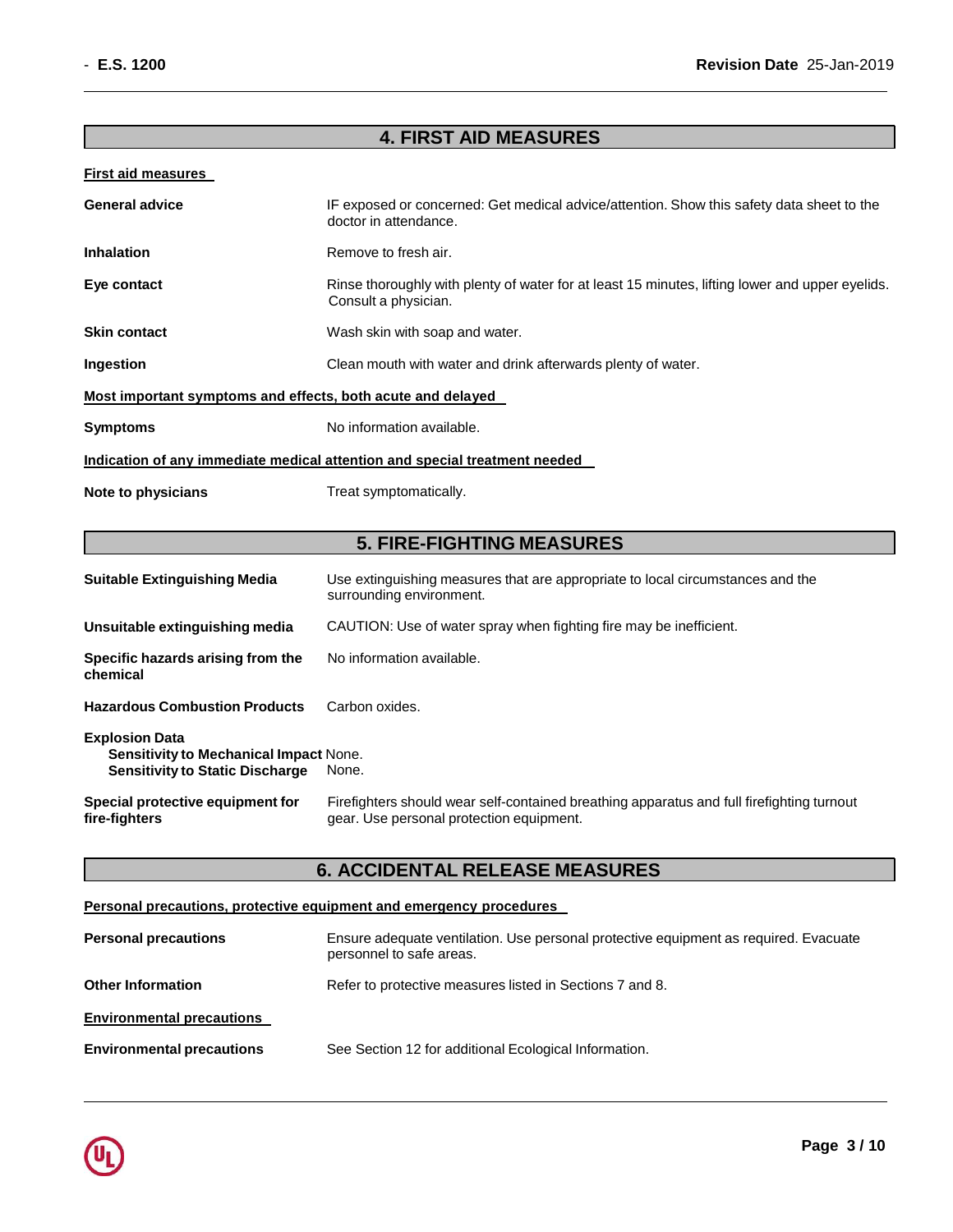#### **Methods and material for containment and cleaning up**

| <b>Methods for containment</b>         | Prevent further leakage or spillage if safe to do so.                                |
|----------------------------------------|--------------------------------------------------------------------------------------|
| Methods for cleaning up                | Pick up and transfer to properly labeled containers.                                 |
| <b>Prevention of secondary hazards</b> | Clean contaminated objects and areas thoroughly observing environmental regulations. |

## **7. HANDLING AND STORAGE**

#### **Precautions for safe handling**

**Advice on safe handling** Handle in accordance with good industrial hygiene and safety practice. Avoid contact with skin, eyes or clothing. Ensure adequate ventilation.

## **Conditions for safe storage, including any incompatibilities**

**Storage Conditions** Keep containers tightly closed in a dry, cool and well-ventilated place.

## **8. EXPOSURE CONTROLS/PERSONAL PROTECTION**

## **Control parameters**

## **Exposure Limits** .

| <b>Chemical Name</b> | <b>ACGIHTLV</b>                         |  |                                     | <b>OSHA PEL</b>                                            |  | <b>NIOSH IDLH</b>                                |            |
|----------------------|-----------------------------------------|--|-------------------------------------|------------------------------------------------------------|--|--------------------------------------------------|------------|
| Quartz               | TWA: 0.025 mg/m <sup>3</sup> respirable |  | TWA: $0.1 \text{ mg/m}^3$ (vacated) |                                                            |  | IDLH: 50 mg/m <sup>3</sup> respirable dust       |            |
| 14808-60-7           | fraction                                |  |                                     |                                                            |  | TWA: $0.05$ mg/m <sup>3</sup> respirable<br>dust |            |
| Kaolin               | TWA: $2 \text{ mg/m}^3$ particulate     |  |                                     | TWA: 15 mg/m $3$ total dust                                |  | $\overline{\text{TWA}}$ : 10 mg/m <sup>3</sup>   | total dust |
| 1332-58-7            | matter containing no asbestos           |  |                                     | TWA: 5 $mg/m3$ respirable                                  |  | TWA: $5 \text{ mg/m}^3$ respirable dust          |            |
|                      | and <1% crystalline silica,             |  |                                     | fraction                                                   |  |                                                  |            |
|                      | respirable fraction                     |  |                                     | (vacated) TWA: 10 mg/m <sup>3</sup> total                  |  |                                                  |            |
|                      |                                         |  |                                     | dust                                                       |  |                                                  |            |
|                      |                                         |  |                                     | (vacated) TWA: 5 mg/m <sup>3</sup>                         |  |                                                  |            |
|                      |                                         |  |                                     | respirable fraction                                        |  |                                                  |            |
| Graphite             | TWA: $2 \text{ mg/m}^3$ respirable      |  |                                     | TWA: 15 mg/m <sup>3</sup> total dust                       |  | IDLH: 1250 mg/m <sup>3</sup>                     |            |
| 7782-42-5            | particulate matter all forms            |  |                                     | synthetic                                                  |  | TWA: 2.5 mg/m <sup>3</sup> respirable            |            |
|                      | except graphite fibers                  |  |                                     | TWA: 5 mg/m <sup>3</sup> respirable                        |  | dust                                             |            |
|                      |                                         |  |                                     | fraction synthetic<br>(vacated) TWA: 2.5 mg/m <sup>3</sup> |  |                                                  |            |
|                      |                                         |  |                                     | respirable dust natural                                    |  |                                                  |            |
|                      |                                         |  |                                     | (vacated) TWA: 10 mg/m <sup>3</sup> total                  |  |                                                  |            |
|                      |                                         |  |                                     | dust synthetic                                             |  |                                                  |            |
|                      |                                         |  |                                     | (vacated) TWA: 5 mg/m <sup>3</sup>                         |  |                                                  |            |
|                      |                                         |  |                                     | respirable fraction synthetic                              |  |                                                  |            |
|                      |                                         |  |                                     | TWA: 15 mppcf natural                                      |  |                                                  |            |
| <b>Chemical Name</b> | Alberta                                 |  | <b>British Columbia</b>             | Ontario TWAEV                                              |  | Quebec                                           |            |
| Quartz               | TWA: $0.025$ mg/m <sup>3</sup>          |  | TWA: $0.025$ mg/m <sup>3</sup>      | TWA: $0.10$ mg/m <sup>3</sup>                              |  | TWA: $0.1 \text{ mg/m}^3$                        |            |
| 14808-60-7           |                                         |  |                                     |                                                            |  |                                                  |            |
| Kaolin               | TWA: $2 \text{ mg/m}^3$                 |  | TWA: $2 \text{ mg/m}^3$             | TWA: $2 \text{ mg/m}^3$                                    |  | TWA: $5 \text{ mg/m}^3$                          |            |
| 1332-58-7            |                                         |  |                                     |                                                            |  |                                                  |            |
| Graphite             | TWA: $2 \text{ mg/m}^3$                 |  | TWA: $2 \text{ mg/m}^3$             | TWA: $2 \text{ mg/m}^3$                                    |  | TWA: $2 \text{ mg/m}^3$                          |            |
| 7782-42-5            |                                         |  |                                     |                                                            |  |                                                  |            |

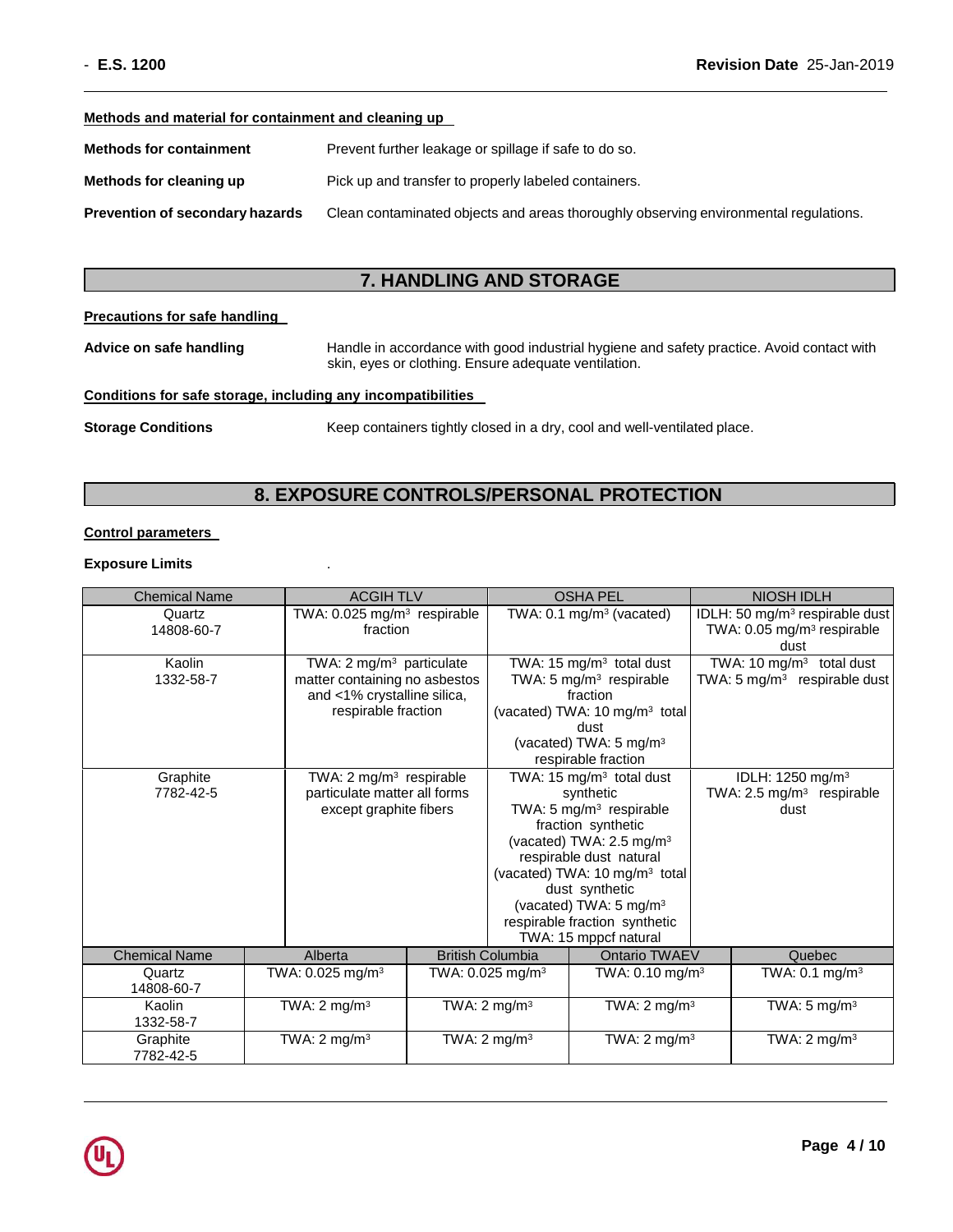| <b>Other Exposure Guidelines</b>                                      | Vacated limits revoked by the Court of Appeals decision in AFL-CIO v. OSHA, 965 F.2d 962<br>(11th Cir., 1992). See section 15 for national exposure control parameters.                               |  |
|-----------------------------------------------------------------------|-------------------------------------------------------------------------------------------------------------------------------------------------------------------------------------------------------|--|
| <b>Appropriate engineering controls</b>                               |                                                                                                                                                                                                       |  |
| <b>Engineering controls</b>                                           | <b>Showers</b><br>Eyewash stations<br>Ventilation systems.                                                                                                                                            |  |
| Individual protection measures, such as personal protective equipment |                                                                                                                                                                                                       |  |
| Eye/face protection                                                   | Wear safety glasses with side shields (or goggles).                                                                                                                                                   |  |
| <b>Hand protection</b>                                                | Wear suitable gloves. Rubber gloves. Protective gloves. Nitrile rubber. Neoprene gloves.<br>$V$ iton™.                                                                                                |  |
| Skin and body protection                                              | Wear suitable protective clothing. Lightweight protective clothing.                                                                                                                                   |  |
| <b>Respiratory protection</b>                                         | No protective equipment is needed under normal use conditions. If exposure limits are<br>exceeded or irritation is experienced, ventilation and evacuation may be required.                           |  |
| General hygiene considerations                                        | Handle in accordance with good industrial hygiene and safety practice. Do not eat, drink or<br>smoke when using this product. Wash hands before breaks and immediately after handling<br>the product. |  |

## **9. PHYSICAL AND CHEMICAL PROPERTIES**

## **Physical and Chemical Properties**

| <b>Physical state</b> | Soli |
|-----------------------|------|
| Appearance            | Blac |
| Odor                  | Mild |
| Color                 | No i |
| <b>Odor Threshold</b> | Not  |

**pH** 10.2 None known **Melting / freezing point Modata available** Mone known<br> **Boiling point / boiling range** No data available **None known Boiling point / boiling range <br>
<b>Flash Point** Point **Point Property** S250<br> **Plash Point** Cleveland Or **Flash Point**<br> **Evaporation Rate**<br> **Evaporation Rate**<br> **None known**<br> **Evaporation Rate**<br> **None known Flammability** (solid, gas) No data available None known **Flammability Limit in Air** None known **Upper flammability limit** No data available **Lower flammability limit** No data available **Vapor pressure** No data available None known **Vapor density**<br> **Relative density**<br>
2.15 2.15 2.15 None known **Water Solubility** Virtually insoluble **Solubility(ies) No data available None known Partition coefficient: n-octanol/water** Not Applicable **Autoignition temperature No data available None known**<br> **Decomposition temperature No data available None known Decomposition temperature** No data available **None known**<br> **Kinematic viscosity** No data available **None known**<br>
None known **Kinematic viscosity No data available None known Dynamic viscosity** No data available **Explosive properties** No information available **Oxidizing properties** No information available

**Other Information Softening Point** No information available

**Solid containing liquid Black No information available Not applicable** 

No data available

**Relative density** 2.15 None known

## **Property CONSISTENT METHOD Values Values Remarks Method**

None known

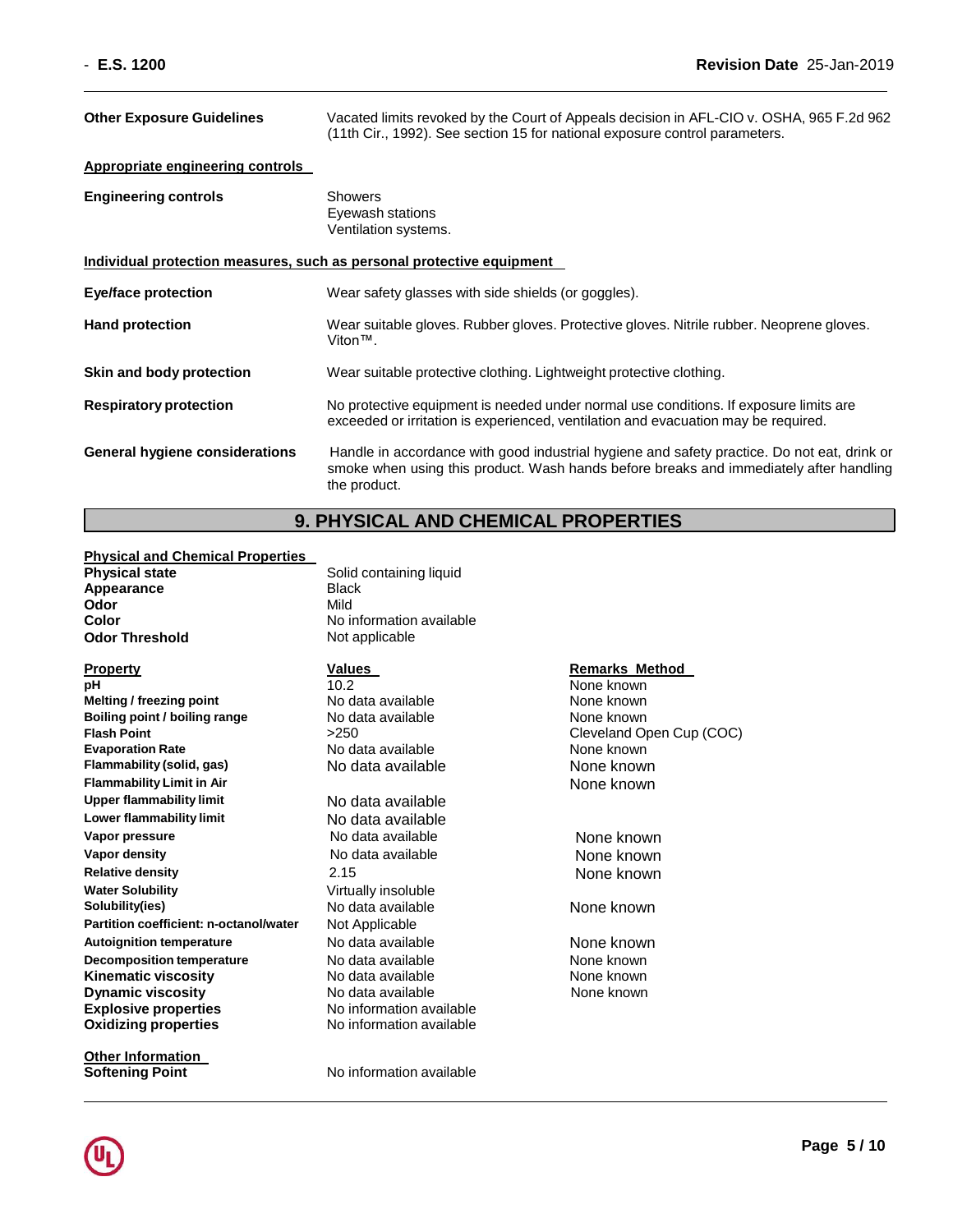| Molecular Weight           | Nc |
|----------------------------|----|
| <b>VOC Content (%)</b>     | ا> |
| <b>Liguid Density</b>      | N  |
| <b>Bulk Density</b>        | N  |
| Particle Size              | N  |
| Particle Size Distribution | Nc |

**No information available No information available No information available No information available No information available** 

## **10. STABILITY AND REACTIVITY**

| <b>Reactivity</b>                                                       | No information available. Chemical        |
|-------------------------------------------------------------------------|-------------------------------------------|
| stability                                                               | Stable under normal conditions.           |
| <b>Possibility of Hazardous Reactions</b> None under normal processing. |                                           |
| <b>Hazardous Polymerization</b>                                         | Hazardous polymerization does not occur.  |
| <b>Conditions to avoid</b>                                              | None known based on information supplied. |
| Incompatible materials                                                  | None known based on information supplied. |
| Hazardous Decomposition Products Carbon oxides.                         |                                           |

## **11. TOXICOLOGICAL INFORMATION**

## **Information on likely routes of exposure**

| <b>Product Information</b>           |                                                                                                                    |
|--------------------------------------|--------------------------------------------------------------------------------------------------------------------|
| <b>Inhalation</b>                    | Specific test data for the substance or mixture is not available.                                                  |
| Eye contact                          | Specific test data for the substance or mixture is not available.                                                  |
| <b>Skin contact</b>                  | Specific test data for the substance or mixture is not available.                                                  |
| Ingestion                            | Specific test data for the substance or mixture is not available. May be fatal if swallowed<br>and enters airways. |
| Information on texionionioni effecto |                                                                                                                    |

## **Information on toxicological effects**

**Symptoms** Dizziness.

## **Numerical measures of toxicity**

**Acute Toxicity**

#### **Unknown** acute toxicity **Component Information**

| No information available |
|--------------------------|
|--------------------------|

| <u>UUINUUTUIN IINUI IIKKIUT</u> |                      |                         |                 |
|---------------------------------|----------------------|-------------------------|-----------------|
| <b>Chemical Name</b>            | LD50 Oral            | LD50 Dermal             | Inhalation LC50 |
| Kaolin                          | > 5000 mg/kg (Rat)   | $>$ 5000 mg/kg (Rat)    |                 |
| Petroleum distillates,          | $>$ 5000 mg/kg (Rat) | $>$ 2000 mg/kg (Rabbit) |                 |
| hydrotreated heavy naphthenic   |                      |                         |                 |

## **Delayed and immediate effects as well as chronic effects from short and long-term exposure**

**Skin corrosion/irritation** Classification based on data available for ingredients. May cause skin irritation.

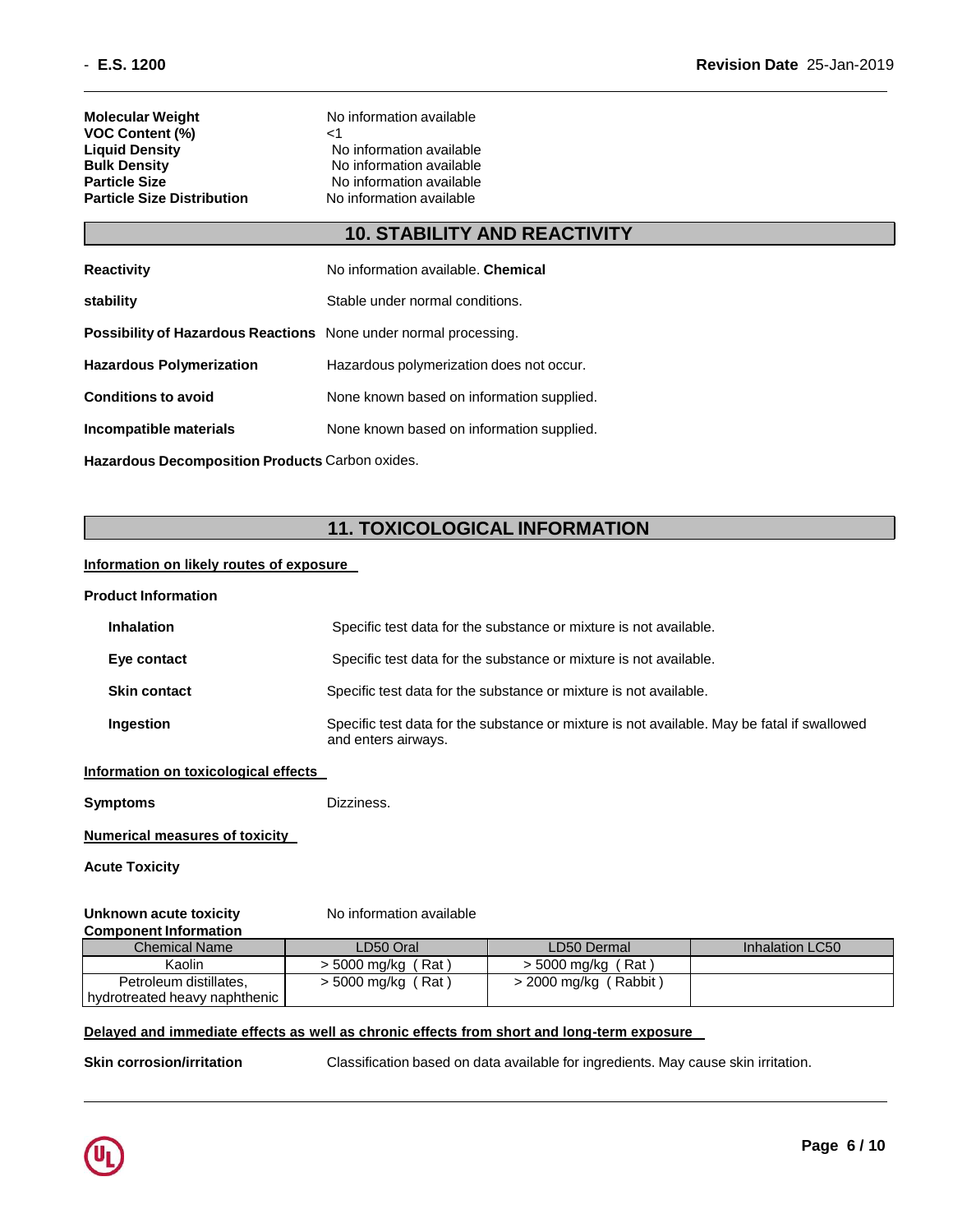| Serious eye damage/eye irritation | Classification based on data available for ingredients. Irritating to eyes.                          |
|-----------------------------------|------------------------------------------------------------------------------------------------------|
| Respiratory or skin sensitization | No information available.                                                                            |
| Germ cell mutagenicity            | No information available.                                                                            |
| Carcinogenicity                   | Classification based on data available for ingredients. Contains a known or suspected<br>carcinogen. |

The table below indicates whether each agency has listed any ingredient as a carcinogen.

| <b>Chemical Name</b>      | ACGIH | <b>IARC</b> | NTP                    | OSHA |
|---------------------------|-------|-------------|------------------------|------|
| Quartz                    | A2    | Group 1     | Known                  |      |
| 14808-60-7                |       |             |                        |      |
| Refractory ceramic fibers | A2    | Group 2B    | Reasonably Anticipated |      |
| 142844-00-6               |       |             |                        |      |

## **Legend**

| A2 - Suspected Human Carcinogen<br><b>IARC (International Agency for Research on Cancer)</b><br>Group 1 - Carcinogenic to Humans<br>Group 2B - Possibly Carcinogenic to Humans<br>NTP (National Toxicology Program)<br>Known - Known Carcinogen<br>X - Present | <b>ACGIH (American Conference of Governmental Industrial Hygienists)</b><br><b>OSHA (Occupational Safety and Health Administration of the US Department of Labor)</b> |  |
|----------------------------------------------------------------------------------------------------------------------------------------------------------------------------------------------------------------------------------------------------------------|-----------------------------------------------------------------------------------------------------------------------------------------------------------------------|--|
| <b>Reproductive toxicity</b>                                                                                                                                                                                                                                   | No information available.                                                                                                                                             |  |
| <b>STOT - single exposure</b>                                                                                                                                                                                                                                  | No information available.                                                                                                                                             |  |
| STOT - repeated exposure                                                                                                                                                                                                                                       | Causes damage to organs through prolonged or repeated exposure.                                                                                                       |  |
| <b>Aspiration hazard</b>                                                                                                                                                                                                                                       | No information available.                                                                                                                                             |  |

## **12. ECOLOGICAL INFORMATION**

**Ecotoxicity** The environmental impact of this product has not been fully investigated.

| <b>Chemical Name</b>                                       | <b>Toxicity to Algae</b> | Toxicity to Fish                                 | Toxicity to              | Daphnia Magna (Water  |
|------------------------------------------------------------|--------------------------|--------------------------------------------------|--------------------------|-----------------------|
|                                                            |                          |                                                  | Microorganisms           | Flea)                 |
| Petroleum distillates,<br>hydrotreated heavy<br>naphthenic |                          | 96h LC50: $>$ 5000 mg/L<br>(Oncorhynchus mykiss) | $\overline{\phantom{0}}$ | 48h EC50: > 1000 mg/L |

**Persistence and Degradability** No information available.

**Bioaccumulation** There is no data for this product.

| ററ<br>$\overline{\phantom{a}}$<br><b>OW</b> | .n<br>anne                                                                        |
|---------------------------------------------|-----------------------------------------------------------------------------------|
| phthenic<br>. .<br>.                        | $\cdots$<br>Petro<br>hydrotreater<br>nlei<br>ın<br>distillates<br>neavv<br>reater |
|                                             |                                                                                   |

**Mobility** Motor No information available.

**Other adverse effects** No information available.

## **13. DISPOSAL CONSIDERATIONS**

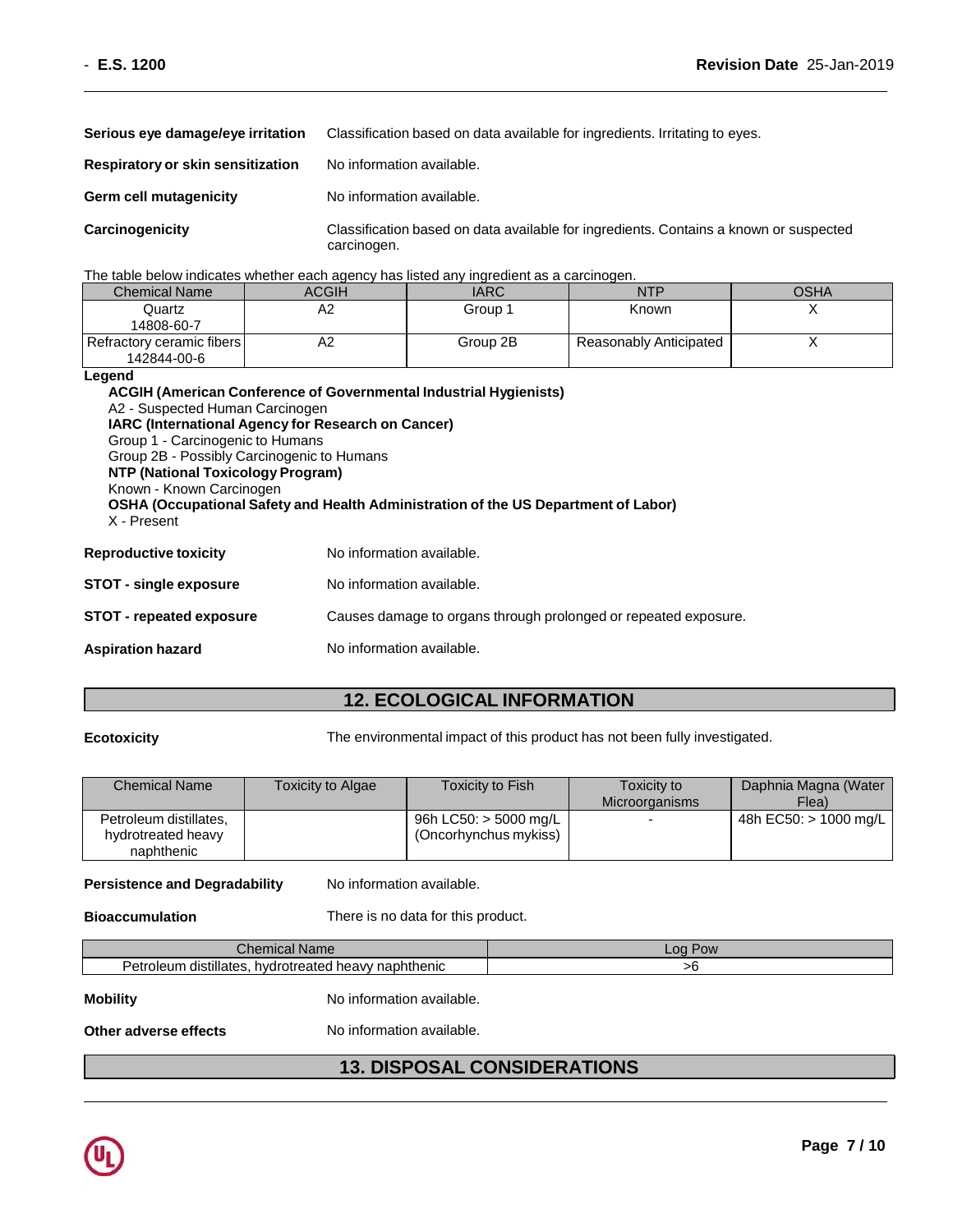## **Waste treatment methods**

| Waste from residues/unused | Dispose of in accordance with local regulations. Dispose of waste in accordance with |
|----------------------------|--------------------------------------------------------------------------------------|
| products                   | environmental legislation.                                                           |
| Contaminated packaging     | Do not reuse empty containers.                                                       |

## **14. TRANSPORT INFORMATION**

| <b>DOT</b>  | <b>NOT REGULATED</b> |
|-------------|----------------------|
| <u>TDG</u>  | Not regulated        |
| <b>MEX</b>  | <b>NOT REGULATED</b> |
| <b>ICAO</b> | <b>NOT REGULATED</b> |
| IATA        | Not regulated        |
| <b>IMDG</b> | Not regulated        |
| RID         | <b>NOT REGULATED</b> |
| <b>ADR</b>  | <b>NOT REGULATED</b> |
| ADN         | <b>NOT REGULATED</b> |
|             |                      |

## **15. REGULATORY INFORMATION**

### **Safety, health and environmental regulations/legislation specific for the substance or mixture**

### **International Regulations**

**Ozone-depleting substances (ODS)** Not applicable

**Persistent Organic Pollutants** Not applicable

**Export Notification requirements** Not applicable

| Contact supplier for inventory compliance status. |
|---------------------------------------------------|
| Complies.                                         |
| Complies.                                         |
| Contact supplier for inventory compliance status. |
| Complies.                                         |
| Contact supplier for inventory compliance status. |
| Complies.                                         |
|                                                   |

**Legend** 

**TSCA** - United States Toxic Substances Control Act Section 8(b) Inventory **DSL/NDSL** - Canadian Domestic Substances List/Non-Domestic Substances List **EINECS/ELINCS** - European Inventory of Existing Chemical Substances/European List of Notified Chemical Substances **ENCS** - Japan Existing and New Chemical Substances **KECL** - Korean Existing and Evaluated Chemical Substances

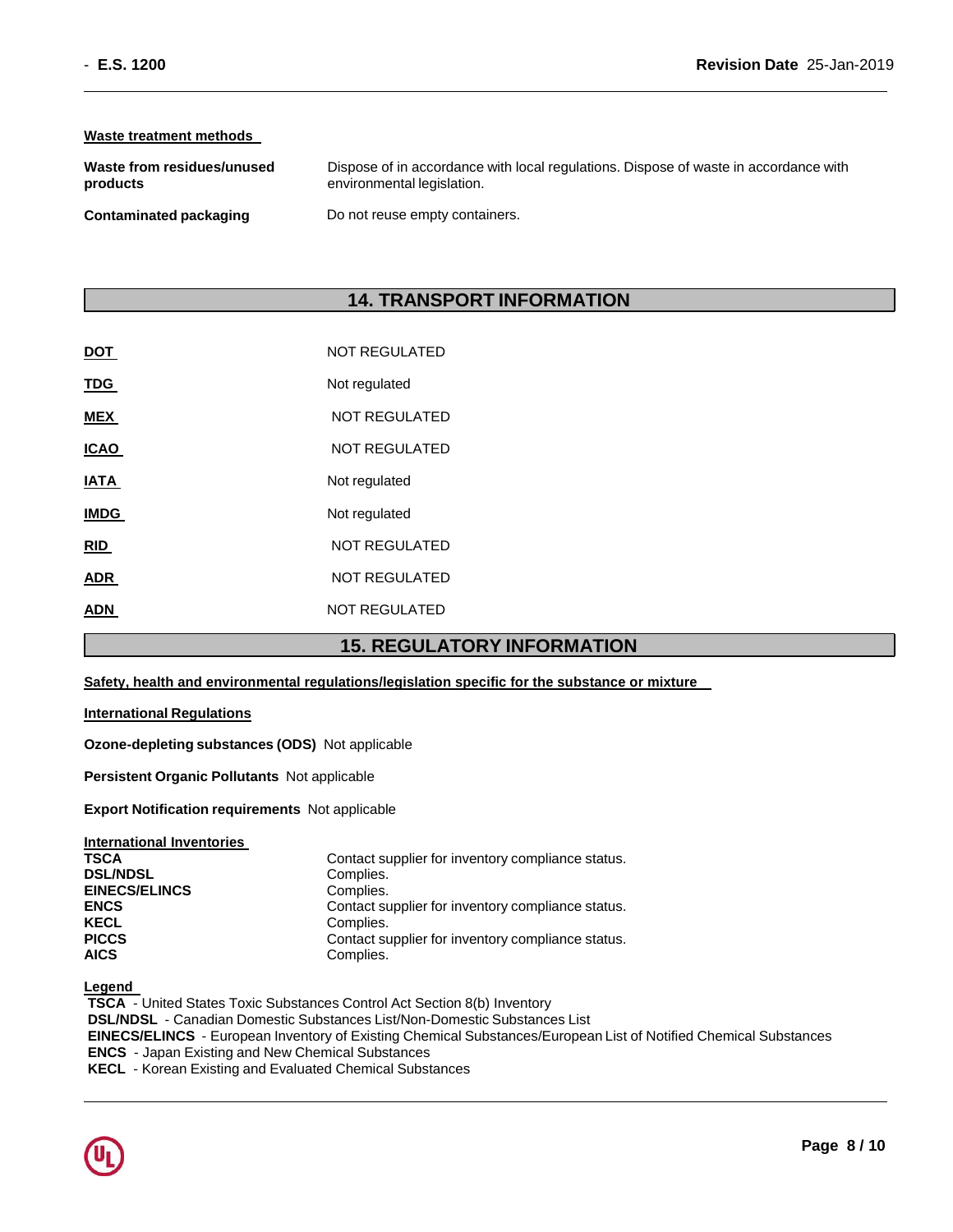**PICCS** - Philippines Inventory of Chemicals and Chemical Substances **AICS** - Australian Inventory of Chemical Substances

## **US Federal Regulations**

## **SARA 313**

Section 313 of Title III of the Superfund Amendments and Reauthorization Act of 1986 (SARA). This product does not contain any chemicals which are subject to the reporting requirements of the Act and Title 40 of the Code of Federal Regulations, Part 372

| Acute Health Hazard               | No. |
|-----------------------------------|-----|
| Chronic Health Hazard             | No. |
| Fire Hazard                       | No. |
| Sudden release of pressure hazard | No. |
| Reactive Hazard                   | N٥  |

### **CWA (Clean Water Act)**

This product does not contain any substances regulated as pollutants pursuant to the Clean Water Act (40 CFR 122.21 and 40 CFR 122.42)

## **CERCLA**

This material, as supplied, does not contain any substances regulated as hazardous substances under the Comprehensive Environmental Response Compensation and Liability Act (CERCLA) (40 CFR 302) or the Superfund Amendments and Reauthorization Act (SARA) (40 CFR 355). There may be specific reporting requirements at the local, regional, or state level pertaining to releases of this material

## **US State Regulations**

### **California Proposition 65**

This product contains the following Proposition 65 chemicals.

| <b>Chemical Name</b>                                       | <b>California Proposition 65</b>                              |
|------------------------------------------------------------|---------------------------------------------------------------|
| Quartz - 14808-60-7                                        | carcinogen, 10/1/1988 (airborne particles of respirable size) |
| Refractory ceramic fibers - 142844-00-6                    | Carcinoɑen                                                    |
| $\mathbf{a}$ . The $\mathbf{a}$ is the set of $\mathbf{a}$ |                                                               |

### **U.S. State Right-to-Know Regulations**

This product may contain substances regulated by state right-to-know regulations.

| <b>Chemical Name</b>                      | <b>New Jersey</b> | Massachusett Pennsylvania Rhode Island |   | <b>Illinois</b> |
|-------------------------------------------|-------------------|----------------------------------------|---|-----------------|
|                                           |                   | s                                      |   |                 |
| Quartz                                    | х                 |                                        |   |                 |
| 14808-60-7                                |                   |                                        |   |                 |
| Kaolin                                    | Х                 | Χ                                      | Х |                 |
| 1332-58-7                                 |                   |                                        |   |                 |
| Petroleum distillates, hydrotreated heavy |                   |                                        |   |                 |
| naphthenic                                |                   |                                        |   |                 |
| 64742-52-5                                |                   |                                        |   |                 |
| Graphite                                  | Χ                 |                                        |   |                 |
| 7782-42-5                                 |                   |                                        |   |                 |

## **16. OTHER INFORMATION**

|--|

*Chronic Hazard Star Legend \* = Chronic Health Hazard*

**HMIS Health hazards** 2 **Flammability** 1 **Physical hazards** 0

**NFPA Health hazards** 2 **Flammability** 1 **Instability** 0 **Physical and Chemical Properties** - **Personal Protection** X